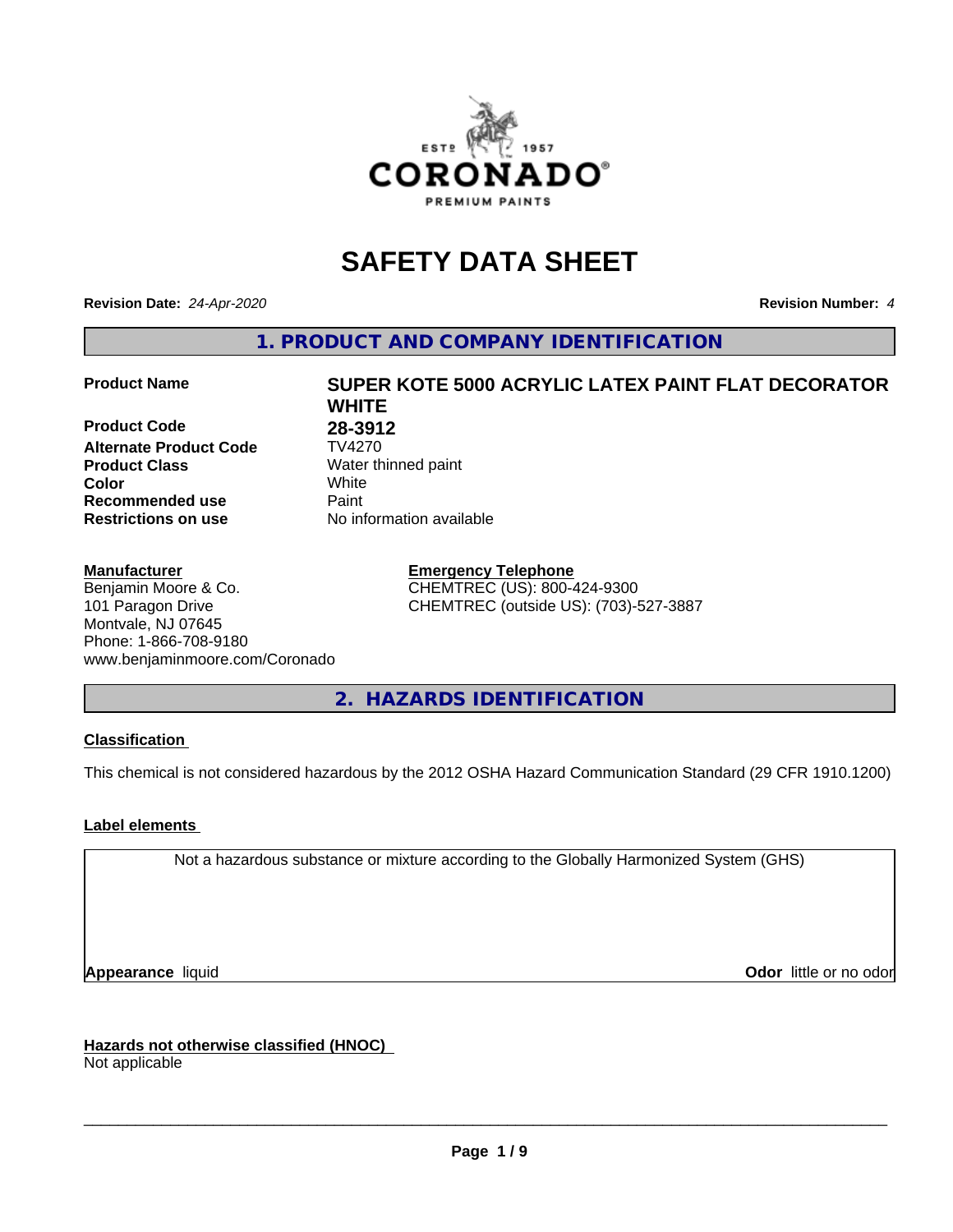#### **Other information**

No information available

## **3. COMPOSITION INFORMATION ON COMPONENTS**

\_\_\_\_\_\_\_\_\_\_\_\_\_\_\_\_\_\_\_\_\_\_\_\_\_\_\_\_\_\_\_\_\_\_\_\_\_\_\_\_\_\_\_\_\_\_\_\_\_\_\_\_\_\_\_\_\_\_\_\_\_\_\_\_\_\_\_\_\_\_\_\_\_\_\_\_\_\_\_\_\_\_\_\_\_\_\_\_\_\_\_\_\_

| <b>Chemical name</b> | <b>CAS No.</b> | Weight-%               |
|----------------------|----------------|------------------------|
| ∟imestone            | 1317-65-3      | $15 - 20$              |
| Kaolin, calcined     | 92704-41-      | 10 -<br>$\overline{A}$ |
| Titanium dioxide     | 13463-67-7     | $10 - 15$              |

|                                                  | <b>4. FIRST AID MEASURES</b>                                                                             |
|--------------------------------------------------|----------------------------------------------------------------------------------------------------------|
| <b>General Advice</b>                            | No hazards which require special first aid measures.                                                     |
| <b>Eye Contact</b>                               | Rinse thoroughly with plenty of water for at least 15 minutes and consult a<br>physician.                |
| <b>Skin Contact</b>                              | Wash off immediately with soap and plenty of water while removing all<br>contaminated clothes and shoes. |
| <b>Inhalation</b>                                | Move to fresh air. If symptoms persist, call a physician.                                                |
| Ingestion                                        | Clean mouth with water and afterwards drink plenty of water. Consult a physician<br>if necessary.        |
| <b>Most Important</b><br><b>Symptoms/Effects</b> | None known.                                                                                              |
| <b>Notes To Physician</b>                        | Treat symptomatically.                                                                                   |
|                                                  |                                                                                                          |

**5. FIRE-FIGHTING MEASURES**

| <b>Suitable Extinguishing Media</b>                                              | Use extinguishing measures that are appropriate to local<br>circumstances and the surrounding environment.                                   |
|----------------------------------------------------------------------------------|----------------------------------------------------------------------------------------------------------------------------------------------|
| Protective equipment and precautions for firefighters                            | As in any fire, wear self-contained breathing apparatus<br>pressure-demand, MSHA/NIOSH (approved or equivalent)<br>and full protective gear. |
| <b>Specific Hazards Arising From The Chemical</b>                                | Closed containers may rupture if exposed to fire or<br>extreme heat.                                                                         |
| Sensitivity to mechanical impact                                                 | No.                                                                                                                                          |
| Sensitivity to static discharge                                                  | No.                                                                                                                                          |
| <b>Flash Point Data</b><br>Flash point (°F)<br>Flash Point (°C)<br><b>Method</b> | Not applicable<br>Not applicable<br>Not applicable                                                                                           |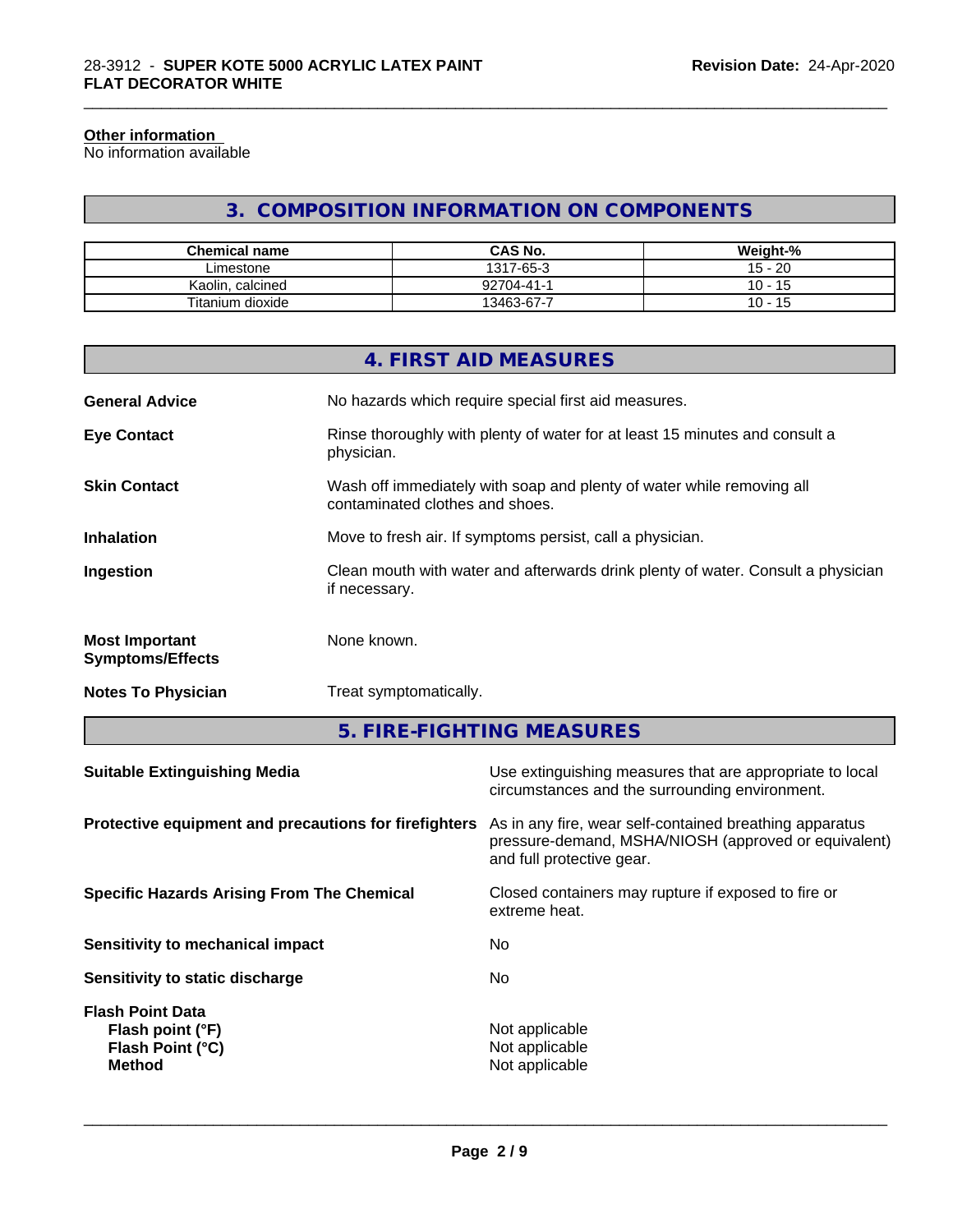#### **Flammability Limits In Air**

**Lower flammability limit:** Not applicable **Upper flammability limit:** Not applicable

\_\_\_\_\_\_\_\_\_\_\_\_\_\_\_\_\_\_\_\_\_\_\_\_\_\_\_\_\_\_\_\_\_\_\_\_\_\_\_\_\_\_\_\_\_\_\_\_\_\_\_\_\_\_\_\_\_\_\_\_\_\_\_\_\_\_\_\_\_\_\_\_\_\_\_\_\_\_\_\_\_\_\_\_\_\_\_\_\_\_\_\_\_

**NFPA Health:** 1 **Flammability:** 0 **Instability:** 0 **Special:** Not Applicable

#### **NFPA Legend**

- 0 Not Hazardous
- 1 Slightly
- 2 Moderate
- 3 High
- 4 Severe

*The ratings assigned are only suggested ratings, the contractor/employer has ultimate responsibilities for NFPA ratings where this system is used.*

*Additional information regarding the NFPA rating system is available from the National Fire Protection Agency (NFPA) at www.nfpa.org.*

#### **6. ACCIDENTAL RELEASE MEASURES**

| <b>Personal Precautions</b>      | Avoid contact with skin, eyes and clothing. Ensure adequate ventilation.                                                                                                         |
|----------------------------------|----------------------------------------------------------------------------------------------------------------------------------------------------------------------------------|
| <b>Other Information</b>         | Prevent further leakage or spillage if safe to do so.                                                                                                                            |
| <b>Environmental precautions</b> | See Section 12 for additional Ecological Information.                                                                                                                            |
| <b>Methods for Cleaning Up</b>   | Soak up with inert absorbent material. Sweep up and shovel into suitable<br>containers for disposal.                                                                             |
|                                  | 7. HANDLING AND STORAGE                                                                                                                                                          |
| <b>Handling</b>                  | Avoid contact with skin, eyes and clothing. Avoid breathing vapors, spray mists or<br>sanding dust. In case of insufficient ventilation, wear suitable respiratory<br>equipment. |
| <b>Storage</b>                   | Keep container tightly closed. Keep out of the reach of children.                                                                                                                |
| <b>Incompatible Materials</b>    | No information available                                                                                                                                                         |
|                                  |                                                                                                                                                                                  |

**8. EXPOSURE CONTROLS/PERSONAL PROTECTION**

#### **Exposure Limits**

| <b>Chemical name</b> | <b>ACGIH TLV</b>         | <b>OSHA PEL</b>                        |
|----------------------|--------------------------|----------------------------------------|
| ∟imestone            | N/E                      | <b>TWA</b><br>15 mg/m <sup>3</sup> - 1 |
|                      |                          | · TWA<br>$5 \text{ ma/m}^3$ -          |
| Titanium dioxide     | TWA: $10 \text{ ma/m}^3$ | <b>TWA</b><br>$15 \text{ ma/m}^3$      |

#### **Legend**

ACGIH - American Conference of Governmental Industrial Hygienists Exposure Limits OSHA - Occupational Safety & Health Administration Exposure Limits N/E - Not Established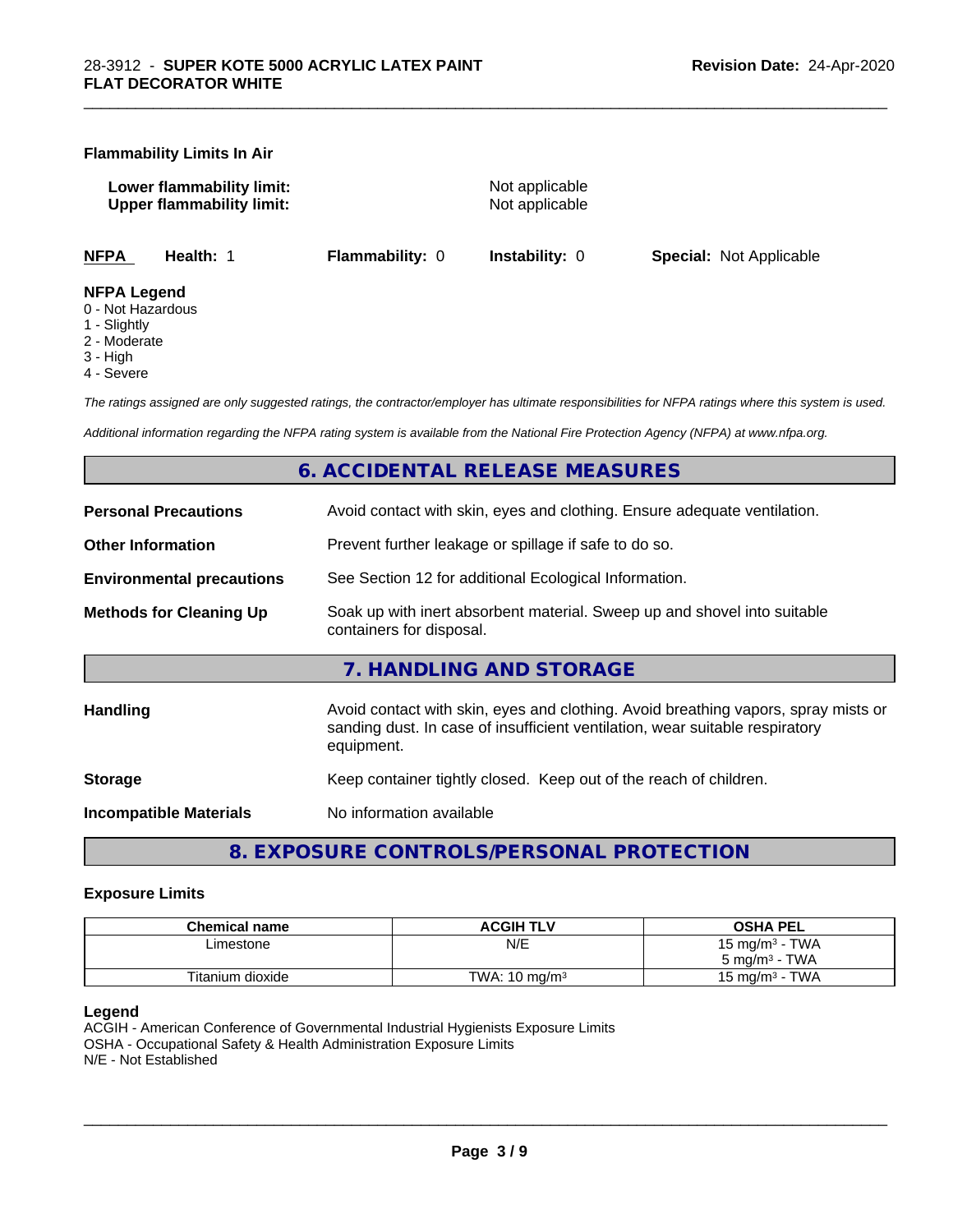| <b>Engineering Measures</b>          | Ensure adequate ventilation, especially in confined areas.                                                                          |  |
|--------------------------------------|-------------------------------------------------------------------------------------------------------------------------------------|--|
| <b>Personal Protective Equipment</b> |                                                                                                                                     |  |
| <b>Eye/Face Protection</b>           | Safety glasses with side-shields.                                                                                                   |  |
| <b>Skin Protection</b>               | Protective gloves and impervious clothing.                                                                                          |  |
| <b>Respiratory Protection</b>        | In case of insufficient ventilation wear suitable respiratory equipment.                                                            |  |
| <b>Hygiene Measures</b>              | Avoid contact with skin, eyes and clothing. Remove and wash contaminated<br>clothing before re-use. Wash thoroughly after handling. |  |

\_\_\_\_\_\_\_\_\_\_\_\_\_\_\_\_\_\_\_\_\_\_\_\_\_\_\_\_\_\_\_\_\_\_\_\_\_\_\_\_\_\_\_\_\_\_\_\_\_\_\_\_\_\_\_\_\_\_\_\_\_\_\_\_\_\_\_\_\_\_\_\_\_\_\_\_\_\_\_\_\_\_\_\_\_\_\_\_\_\_\_\_\_

#### **9. PHYSICAL AND CHEMICAL PROPERTIES**

| Appearance                           | liquid                   |
|--------------------------------------|--------------------------|
| Odor                                 | little or no odor        |
| <b>Odor Threshold</b>                | No information available |
| Density (Ibs/gal)                    | $11.3 - 11.7$            |
| <b>Specific Gravity</b>              | $1.35 - 1.40$            |
| рH                                   | No information available |
| <b>Viscosity (cps)</b>               | No information available |
| Solubility(ies)                      | No information available |
| <b>Water solubility</b>              | No information available |
| <b>Evaporation Rate</b>              | No information available |
| Vapor pressure                       | No information available |
| Vapor density                        | No information available |
| Wt. % Solids                         | $45 - 55$                |
| Vol. % Solids                        | $25 - 35$                |
| Wt. % Volatiles                      | $45 - 55$                |
| Vol. % Volatiles                     | $65 - 75$                |
| <b>VOC Regulatory Limit (g/L)</b>    | < 50                     |
| <b>Boiling Point (°F)</b>            | 212                      |
| <b>Boiling Point (°C)</b>            | 100                      |
| Freezing point (°F)                  | 32                       |
| <b>Freezing Point (°C)</b>           | 0                        |
| Flash point (°F)                     | Not applicable           |
| Flash Point (°C)                     | Not applicable           |
| <b>Method</b>                        | Not applicable           |
| Flammability (solid, gas)            | Not applicable           |
| <b>Upper flammability limit:</b>     | Not applicable           |
| Lower flammability limit:            | Not applicable           |
| <b>Autoignition Temperature (°F)</b> | No information available |
| <b>Autoignition Temperature (°C)</b> | No information available |
| Decomposition Temperature (°F)       | No information available |
| Decomposition Temperature (°C)       | No information available |
| <b>Partition coefficient</b>         | No information available |

### **10. STABILITY AND REACTIVITY**

**Reactivity Not Applicable** Not Applicable

**Chemical Stability Chemical Stability** Stable under normal conditions.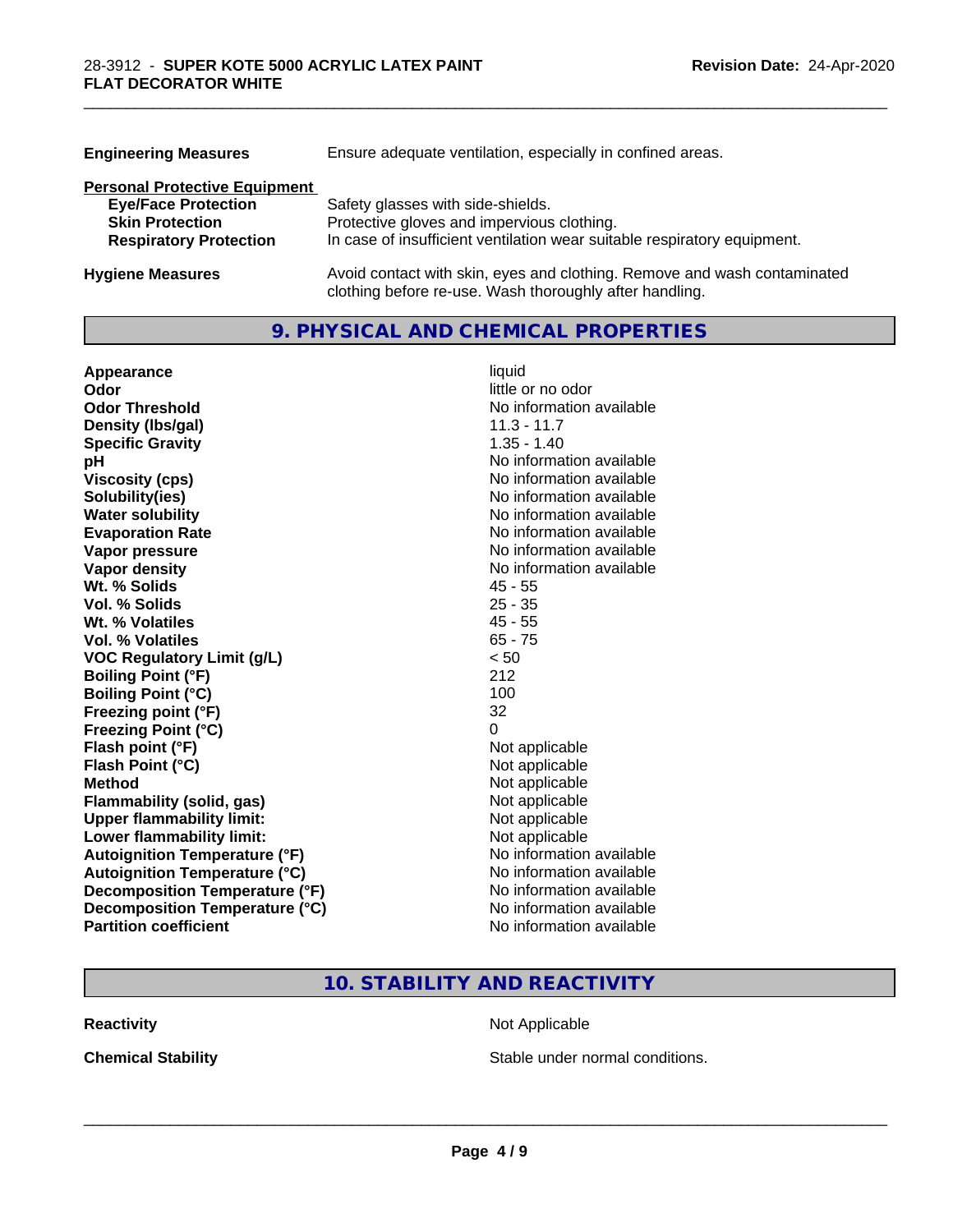| <b>Conditions to avoid</b>               | Prevent from freezing.                                                                                          |  |  |
|------------------------------------------|-----------------------------------------------------------------------------------------------------------------|--|--|
| <b>Incompatible Materials</b>            | No materials to be especially mentioned.                                                                        |  |  |
| <b>Hazardous Decomposition Products</b>  | None under normal use.                                                                                          |  |  |
| Possibility of hazardous reactions       | None under normal conditions of use.                                                                            |  |  |
|                                          | 11. TOXICOLOGICAL INFORMATION                                                                                   |  |  |
| <b>Product Information</b>               |                                                                                                                 |  |  |
| Information on likely routes of exposure |                                                                                                                 |  |  |
| <b>Principal Routes of Exposure</b>      | Eye contact, skin contact and inhalation.                                                                       |  |  |
| <b>Acute Toxicity</b>                    |                                                                                                                 |  |  |
| <b>Product Information</b>               | No information available                                                                                        |  |  |
|                                          | Symptoms related to the physical, chemical and toxicological characteristics                                    |  |  |
| <b>Symptoms</b>                          | No information available                                                                                        |  |  |
|                                          | Delayed and immediate effects as well as chronic effects from short and long-term exposure                      |  |  |
| Eye contact                              | May cause slight irritation.                                                                                    |  |  |
| <b>Skin contact</b>                      | Substance may cause slight skin irritation. Prolonged or repeated contact may dry<br>skin and cause irritation. |  |  |
| <b>Inhalation</b>                        | May cause irritation of respiratory tract.                                                                      |  |  |
| Ingestion                                | Ingestion may cause gastrointestinal irritation, nausea, vomiting and diarrhea.                                 |  |  |
| <b>Sensitization</b>                     | No information available                                                                                        |  |  |
| <b>Neurological Effects</b>              | No information available.                                                                                       |  |  |
| <b>Mutagenic Effects</b>                 | No information available.                                                                                       |  |  |
| <b>Reproductive Effects</b>              | No information available.                                                                                       |  |  |
| <b>Developmental Effects</b>             | No information available.                                                                                       |  |  |
| <b>Target organ effects</b>              | No information available.                                                                                       |  |  |
| <b>STOT - single exposure</b>            | No information available.                                                                                       |  |  |
| <b>STOT - repeated exposure</b>          | No information available.                                                                                       |  |  |
| Other adverse effects                    | No information available.                                                                                       |  |  |
| <b>Aspiration Hazard</b>                 | No information available                                                                                        |  |  |
| <b>Numerical measures of toxicity</b>    |                                                                                                                 |  |  |
|                                          | The following values are calculated based on chapter 3.1 of the GHS document                                    |  |  |
|                                          |                                                                                                                 |  |  |

**ATEmix (oral)** 13130 mg/kg

#### **Component Information**

| Chemical name                  | Oral LD50             | Dermal LD50 | Inhalation LC50 |
|--------------------------------|-----------------------|-------------|-----------------|
| Kaolin, calcined<br>92704-41-1 | > 2000 mg/kg (Rat)    |             |                 |
| Titanium dioxide<br>13463-67-7 | $> 10000$ mg/kg (Rat) |             |                 |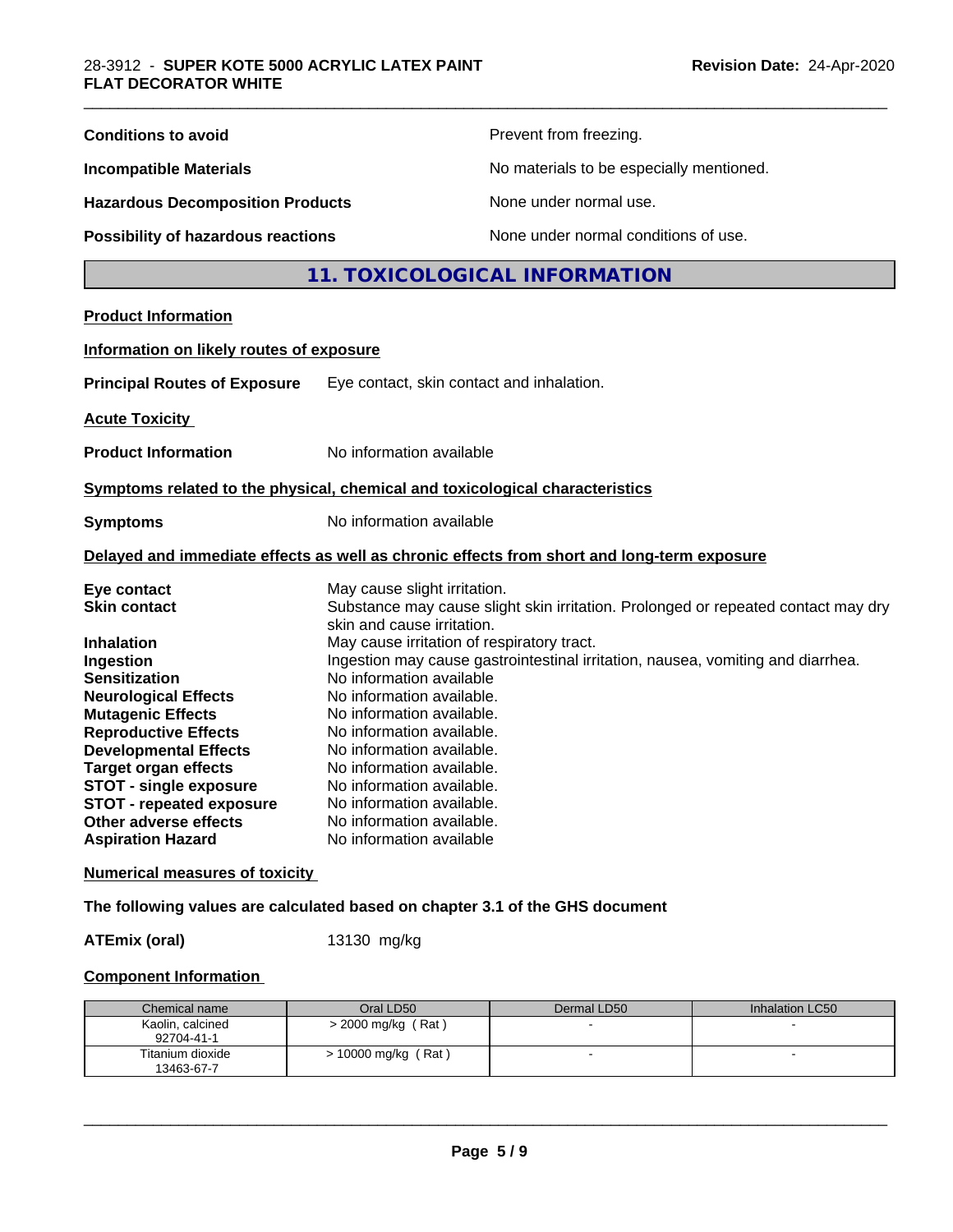#### **Chronic Toxicity**

#### **Carcinogenicity**

*The information below indicateswhether each agency has listed any ingredient as a carcinogen:.*

| <b>Chemical name</b>              | <b>IARC</b>                    | <b>NTP</b> | OSHA   |  |
|-----------------------------------|--------------------------------|------------|--------|--|
|                                   | . .<br>2B<br>Possible<br>Human |            | Listed |  |
| $-1$<br>dioxide<br><b>itanium</b> | Carcinogen                     |            |        |  |

\_\_\_\_\_\_\_\_\_\_\_\_\_\_\_\_\_\_\_\_\_\_\_\_\_\_\_\_\_\_\_\_\_\_\_\_\_\_\_\_\_\_\_\_\_\_\_\_\_\_\_\_\_\_\_\_\_\_\_\_\_\_\_\_\_\_\_\_\_\_\_\_\_\_\_\_\_\_\_\_\_\_\_\_\_\_\_\_\_\_\_\_\_

• Although IARC has classified titanium dioxide as possibly carcinogenic to humans (2B), their summary concludes: "No significant exposure to titanium dioxide is thought to occur during the use of products in which titanium dioxide is bound to other materials, such as paint."

#### **Legend**

IARC - International Agency for Research on Cancer NTP - National Toxicity Program OSHA - Occupational Safety & Health Administration

**12. ECOLOGICAL INFORMATION**

#### **Ecotoxicity Effects**

The environmental impact of this product has not been fully investigated.

#### **Product Information**

#### **Acute Toxicity to Fish**

No information available

#### **Acute Toxicity to Aquatic Invertebrates**

No information available

#### **Acute Toxicity to Aquatic Plants**

No information available

#### **Persistence / Degradability**

No information available.

#### **Bioaccumulation**

No information available.

#### **Mobility in Environmental Media**

No information available.

#### **Ozone**

No information available

#### **Component Information**

#### **Acute Toxicity to Fish**

Titanium dioxide  $LC50:$  > 1000 mg/L (Fathead Minnow - 96 hr.)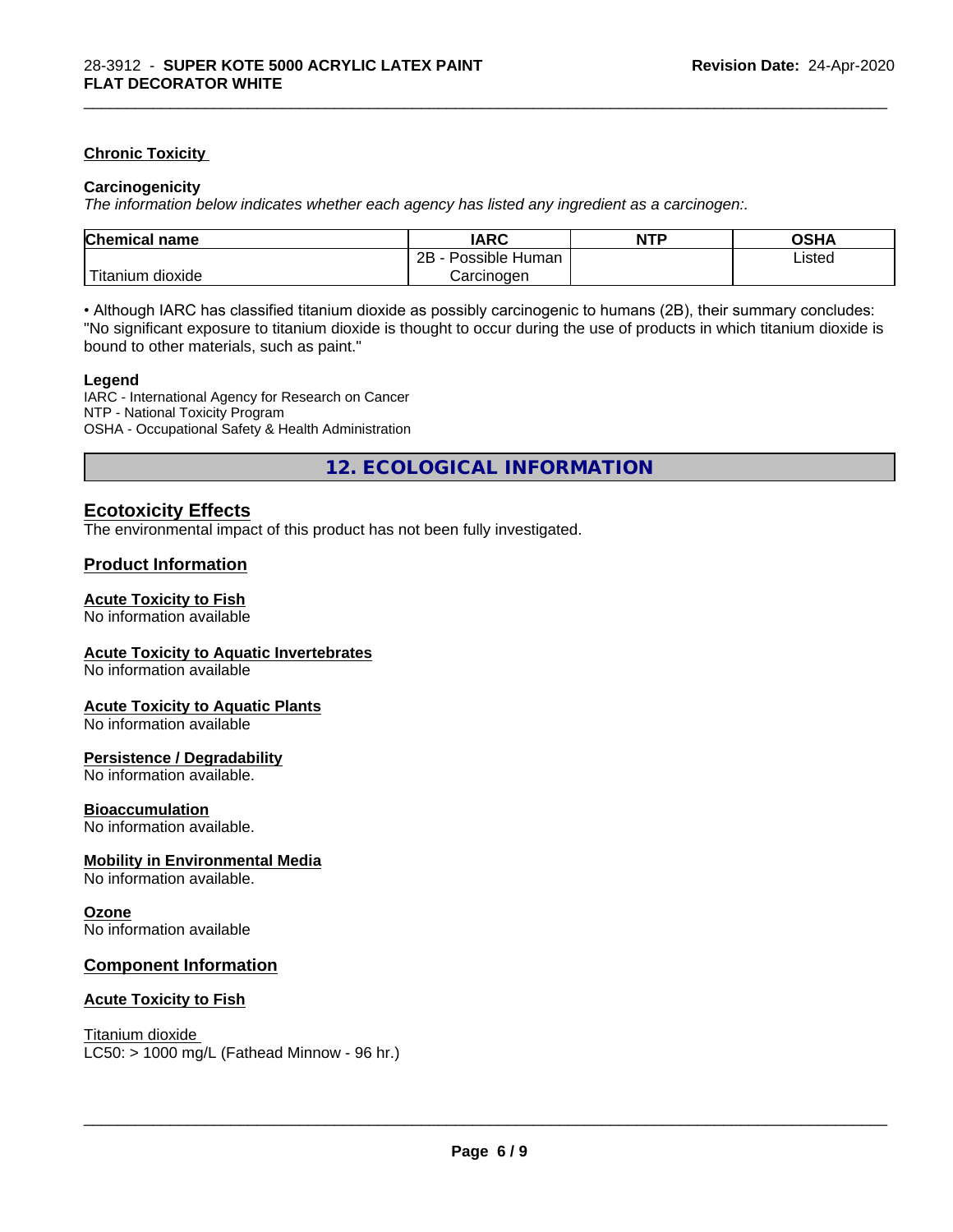#### **Acute Toxicity to Aquatic Invertebrates**

No information available

#### **Acute Toxicity to Aquatic Plants**

No information available

|                              | 13. DISPOSAL CONSIDERATIONS                                                                                                                                                                                               |
|------------------------------|---------------------------------------------------------------------------------------------------------------------------------------------------------------------------------------------------------------------------|
| <b>Waste Disposal Method</b> | Dispose of in accordance with federal, state, and local regulations. Local<br>requirements may vary, consult your sanitation department or state-designated<br>environmental protection agency for more disposal options. |
|                              | 14. TRANSPORT INFORMATION                                                                                                                                                                                                 |
| <b>DOT</b>                   | Not regulated                                                                                                                                                                                                             |
| <b>ICAO / IATA</b>           | Not regulated                                                                                                                                                                                                             |
| <b>IMDG / IMO</b>            | Not regulated                                                                                                                                                                                                             |
|                              | <b>15. REGULATORY INFORMATION</b>                                                                                                                                                                                         |
|                              |                                                                                                                                                                                                                           |

\_\_\_\_\_\_\_\_\_\_\_\_\_\_\_\_\_\_\_\_\_\_\_\_\_\_\_\_\_\_\_\_\_\_\_\_\_\_\_\_\_\_\_\_\_\_\_\_\_\_\_\_\_\_\_\_\_\_\_\_\_\_\_\_\_\_\_\_\_\_\_\_\_\_\_\_\_\_\_\_\_\_\_\_\_\_\_\_\_\_\_\_\_

#### **International Inventories**

| <b>TSCA: United States</b> | Yes - All components are listed or exempt. |
|----------------------------|--------------------------------------------|
| <b>DSL: Canada</b>         | Yes - All components are listed or exempt. |

#### **Federal Regulations**

| SARA 311/312 hazardous categorization |  |
|---------------------------------------|--|
|---------------------------------------|--|

| Acute health hazard               | Nο  |
|-----------------------------------|-----|
| Chronic Health Hazard             | Nο  |
| Fire hazard                       | No. |
| Sudden release of pressure hazard | Nο  |
| Reactive Hazard                   | N٥  |

#### **SARA 313**

Section 313 of Title III of the Superfund Amendments and Reauthorization Act of 1986 (SARA). This product contains a chemical or chemicals which are subject to the reporting requirements of the Act and Title 40 of the Code of Federal Regulations, Part 372:

*None*

# **Clean Air Act,Section 112 Hazardous Air Pollutants (HAPs) (see 40 CFR 61)**

This product contains the following HAPs:

*None*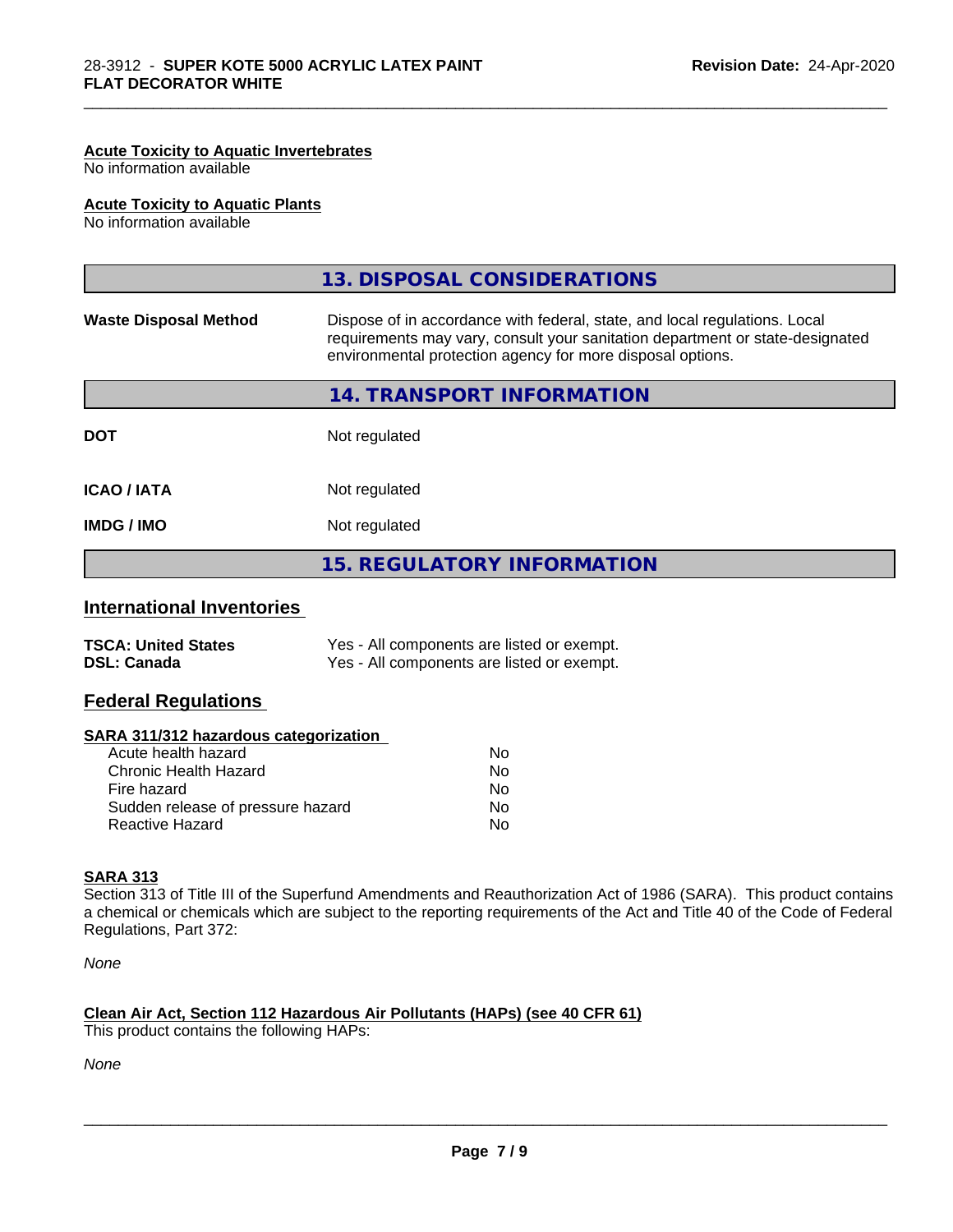#### **US State Regulations**

#### **California Proposition 65**

**AVIMARNING:** Cancer and Reproductive Harm– www.P65warnings.ca.gov

#### **State Right-to-Know**

| Chemic<br>name<br>ешкаг     | - -<br>$-1000$<br>IVIa<br>aunuscus | <b>Jerse</b> v<br><b>Nev</b> | avlvan<br>anıa |
|-----------------------------|------------------------------------|------------------------------|----------------|
| imaetone<br>estone          |                                    |                              |                |
| <br>dioxide<br>um<br>itanit |                                    |                              |                |

\_\_\_\_\_\_\_\_\_\_\_\_\_\_\_\_\_\_\_\_\_\_\_\_\_\_\_\_\_\_\_\_\_\_\_\_\_\_\_\_\_\_\_\_\_\_\_\_\_\_\_\_\_\_\_\_\_\_\_\_\_\_\_\_\_\_\_\_\_\_\_\_\_\_\_\_\_\_\_\_\_\_\_\_\_\_\_\_\_\_\_\_\_

**Legend**

X - Listed

| <b>16. OTHER INFORMATION</b>                                                                                                                                                                                |           |                                                                            |                      |                                                                                                                                               |  |
|-------------------------------------------------------------------------------------------------------------------------------------------------------------------------------------------------------------|-----------|----------------------------------------------------------------------------|----------------------|-----------------------------------------------------------------------------------------------------------------------------------------------|--|
| HMIS -                                                                                                                                                                                                      | Health: 1 | <b>Flammability: 0</b>                                                     | <b>Reactivity: 0</b> | $PPE: -$                                                                                                                                      |  |
| <b>HMIS Legend</b><br>0 - Minimal Hazard<br>1 - Slight Hazard<br>2 - Moderate Hazard<br>3 - Serious Hazard<br>4 - Severe Hazard<br>* - Chronic Hazard<br>present under the actual normal conditions of use. |           | X - Consult your supervisor or S.O.P. for "Special" handling instructions. |                      | Note: The PPE rating has intentionally been left blank. Choose appropriate PPE that will protect employees from the hazards the material will |  |

*Caution: HMISÒ ratings are based on a 0-4 rating scale, with 0 representing minimal hazards or risks, and 4 representing significant hazards or risks. Although HMISÒ ratings are not required on MSDSs under 29 CFR 1910.1200, the preparer, has chosen to provide them. HMISÒ ratings are to be used only in conjunction with a fully implemented HMISÒ program by workers who have received appropriate HMISÒ training. HMISÒ is a registered trade and service mark of the NPCA. HMISÒ materials may be purchased exclusively from J. J. Keller (800) 327-6868.*

 **WARNING!** If you scrape, sand, or remove old paint, you may release lead dust. LEAD IS TOXIC. EXPOSURE TO LEAD DUST CAN CAUSE SERIOUS ILLNESS, SUCH AS BRAIN DAMAGE, ESPECIALLY IN CHILDREN. PREGNANT WOMEN SHOULD ALSO AVOID EXPOSURE. Wear a NIOSH approved respirator to control lead exposure. Clean up carefully with a HEPA vacuum and a wet mop. Before you start, find out how to protect yourself and your family by contacting the National Lead Information Hotline at 1-800-424-LEAD or log on to www.epa.gov/lead.

| <b>Prepared By</b>      | <b>Product Stewardship Department</b><br>Benjamin Moore & Co.<br>101 Paragon Drive<br>Montvale, NJ 07645<br>800-225-5554 |
|-------------------------|--------------------------------------------------------------------------------------------------------------------------|
| <b>Revision Date:</b>   | 24-Apr-2020                                                                                                              |
| <b>Revision Summary</b> | Not available                                                                                                            |